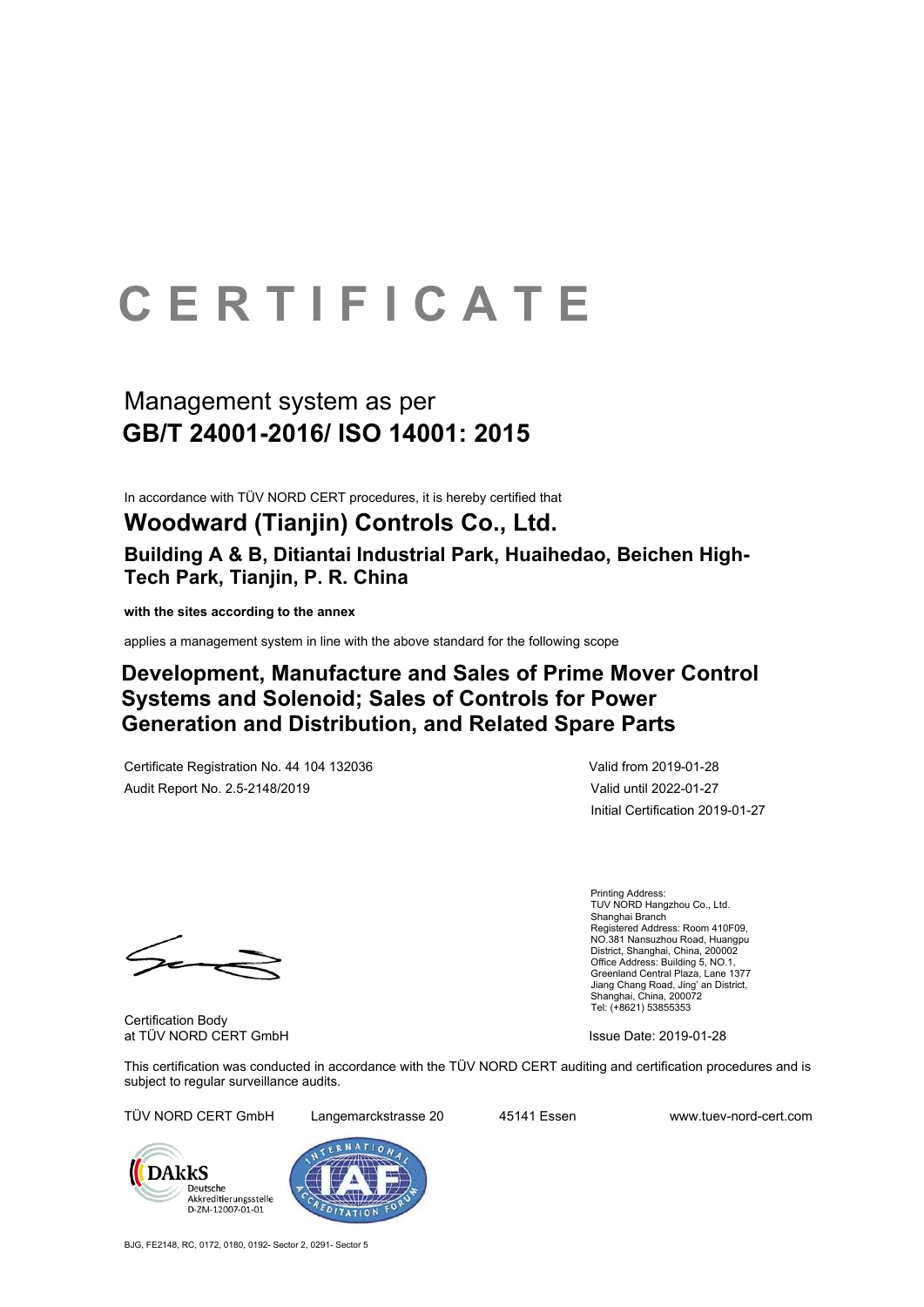BJG, FE2148, RC, 0172, 0180, 0192- Sector 2, 0291- Sector 5

### **ANNEX**

#### **to Certificate Registration No. 44 104 132036**

| <b>Certificate Registration No.</b> | Location                                                                                                        | <b>Scope</b>                                                                                                                                                                        |
|-------------------------------------|-----------------------------------------------------------------------------------------------------------------|-------------------------------------------------------------------------------------------------------------------------------------------------------------------------------------|
| 44 104 132036-001                   | Woodward Controls (Suzhou) Co., Ltd.<br>No.116, Qingqiu Street, Suzhou<br>Industrial Park, Jiangsu, P. R. China | Development, Manufacture and Sales<br>of Prime Mover Control Systems and<br>Solenoid; Sales of Controls for Power<br>Generation and Distribution, and<br><b>Related Spare Parts</b> |
|                                     | Woodward (Tianjin) Controls Co. Ltd.<br>Suzhou Branch                                                           | Development and Sales of Prime<br>Mover Control Systems and Solenoid;<br><b>Sales of Controls for Power</b><br>Generation and Distribution, and<br>related spare parts              |
|                                     | No.116, Qingqiu Street, Suzhou<br>Industrial Park, Jiangsu, P. R. China                                         |                                                                                                                                                                                     |

Certification Body at TÜV NORD CERT GmbH **Issue Date: 2019-01-28** 

End of the list



 Printing Address: TUV NORD Hangzhou Co., Ltd. Shanghai Branch Registered Address: Room 410F09, NO.381 Nansuzhou Road, Huangpu District, Shanghai, China, 200002 Office Address: Building 5, NO.1, Greenland Central Plaza, Lane 1377 Jiang Chang Road, Jing' an District, Shanghai, China, 200072 Tel: (+8621) 53855353

This certification was conducted in accordance with the TÜV NORD CERT auditing and certification procedures and is subject to regular surveillance audits.

TÜV NORD CERT GmbH Langemarckstrasse 20 45141 Essen www.tuev-nord-cert.com





#### **Woodward (Tianjin) Controls Co., Ltd.**

#### **Building A & B, Ditiantai Industrial Park, Huaihedao, Beichen High-Tech Park, Tianjin, P. R. China**

#### **GB/T 24001-2016/ ISO 14001: 2015**